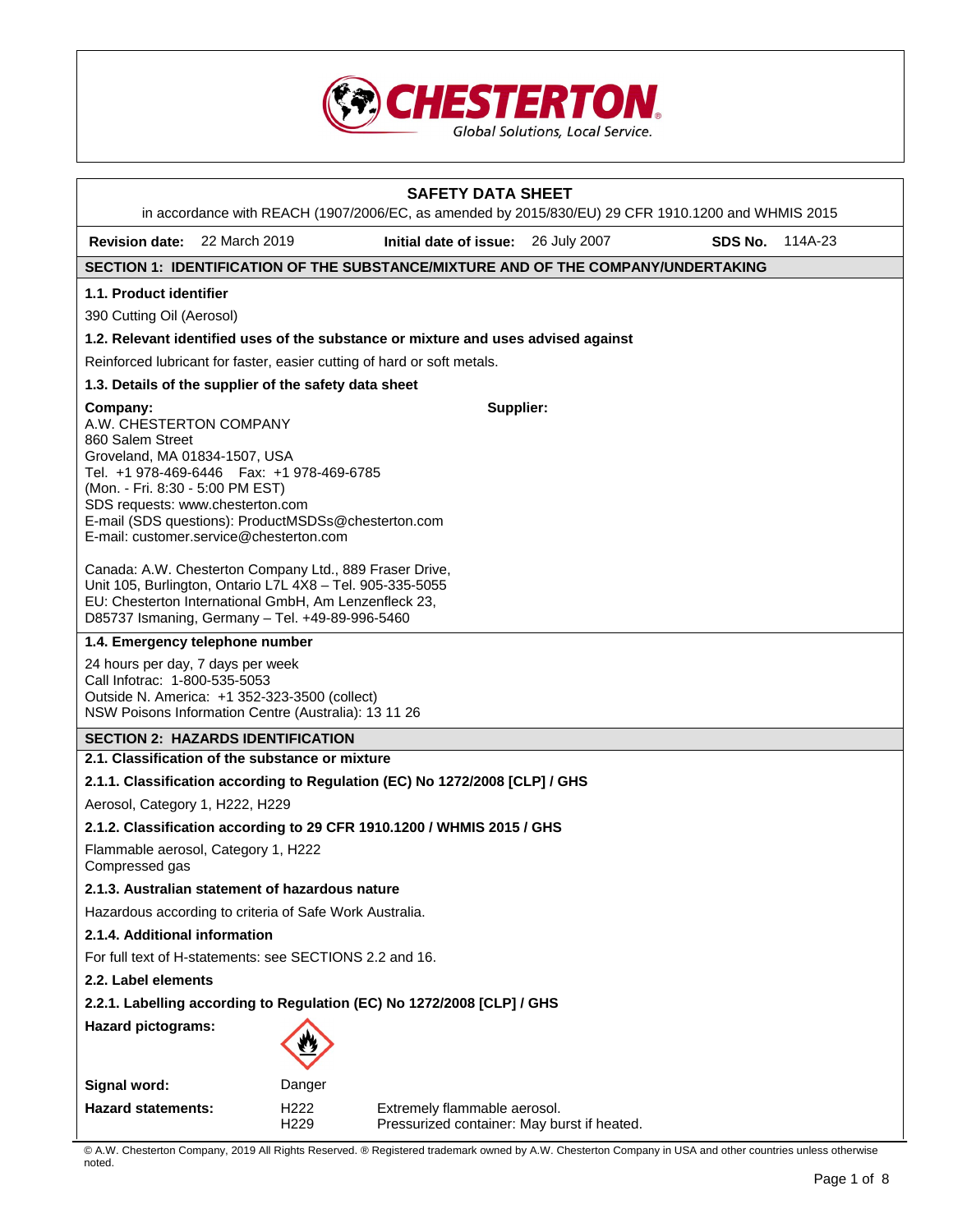| <b>Precautionary statements:</b>                                  | P <sub>210</sub><br>P <sub>211</sub><br>P <sub>251</sub><br>P410/412         | Keep away from heat, hot surfaces, sparks, open flames and other ignition sources.<br>No smoking.<br>Do not spray on an open flame or other ignition source.<br>Do not pierce or burn, even after use.<br>Protect from sunlight. Do not expose to temperatures exceeding 50 °C/122 °F.                                      |
|-------------------------------------------------------------------|------------------------------------------------------------------------------|-----------------------------------------------------------------------------------------------------------------------------------------------------------------------------------------------------------------------------------------------------------------------------------------------------------------------------|
| <b>Supplemental information:</b>                                  | None                                                                         |                                                                                                                                                                                                                                                                                                                             |
| 2.2.2. Labelling according to 29 CFR 1910.1200 / WHMIS 2015 / GHS |                                                                              |                                                                                                                                                                                                                                                                                                                             |
| <b>Hazard pictograms:</b>                                         |                                                                              |                                                                                                                                                                                                                                                                                                                             |
| Signal word:                                                      | Danger                                                                       |                                                                                                                                                                                                                                                                                                                             |
| <b>Hazard statements:</b>                                         | H222<br>H <sub>280</sub>                                                     | Extremely flammable aerosol.<br>Contains gas under pressure; may explode if heated.                                                                                                                                                                                                                                         |
| <b>Precautionary statements:</b>                                  | P <sub>210</sub><br>P <sub>211</sub><br>P <sub>251</sub><br>P403<br>P410/412 | Keep away from heat, hot surfaces, sparks, open flames and other ignition sources.<br>No smoking.<br>Do not spray on an open flame or other ignition source.<br>Do not pierce or burn, even after use.<br>Store in a well-ventilated place.<br>Protect from sunlight. Do not expose to temperatures exceeding 50 °C/122 °F. |
| <b>Supplemental information:</b>                                  | None                                                                         |                                                                                                                                                                                                                                                                                                                             |

# **2.3. Other hazards**

The principal hazard with this product as with any other petroleum of this type, is the smoke and fumes produced if it is used for heavy cutting operations. Care should be taken to avoid excessive inhalation of these by-products.

| <b>SECTION 3: COMPOSITION/INFORMATION ON INGREDIENTS</b>                                                                                                       |         |                         |                          |                                                                        |  |  |
|----------------------------------------------------------------------------------------------------------------------------------------------------------------|---------|-------------------------|--------------------------|------------------------------------------------------------------------|--|--|
| 3.2. Mixtures                                                                                                                                                  |         |                         |                          |                                                                        |  |  |
| Hazardous Ingredients <sup>1</sup>                                                                                                                             | % Wt.   | CAS No./<br>EC No.      | <b>REACH</b><br>Reg. No. | <b>CLP/GHS Classification</b>                                          |  |  |
| Distillates (petroleum), hydrotreated<br>heavy naphthenic*                                                                                                     | 70-80   | 64742-52-5<br>265-155-0 | NA.                      | Asp. Tox. 1, H304                                                      |  |  |
| Propane                                                                                                                                                        | $1 - 5$ | 74-98-6<br>200-827-9    | <b>NA</b>                | Flam. Gas 1, H220<br>Press. Gas (Comp.)<br>Simple Asphyxiant (US/Can.) |  |  |
| Butane**                                                                                                                                                       | $1 - 5$ | 106-97-8<br>203-448-7   | <b>NA</b>                | Flam. Gas 1, H220<br>Press. Gas (Comp.)<br>Simple Asphyxiant (US/Can.) |  |  |
|                                                                                                                                                                |         |                         |                          |                                                                        |  |  |
|                                                                                                                                                                |         |                         |                          |                                                                        |  |  |
|                                                                                                                                                                |         |                         |                          |                                                                        |  |  |
| For full text of H-statements: see SECTION 16.<br>*Contains less than 3 % DMSO extract as measured by IP 346.<br>**Contains less than 0.1 % w/w 1,3-Butadiene. |         |                         |                          |                                                                        |  |  |
| Classified according to: • 29 CFR 1910.1200, 1915, 1916, 1917, Mass. Right-to-Know Law (ch. 40, M.G.LO. 111F)<br>• 1272/2008/EC, GHS, REACH<br>• WHMIS 2015    |         |                         |                          |                                                                        |  |  |

• Safe Work Australia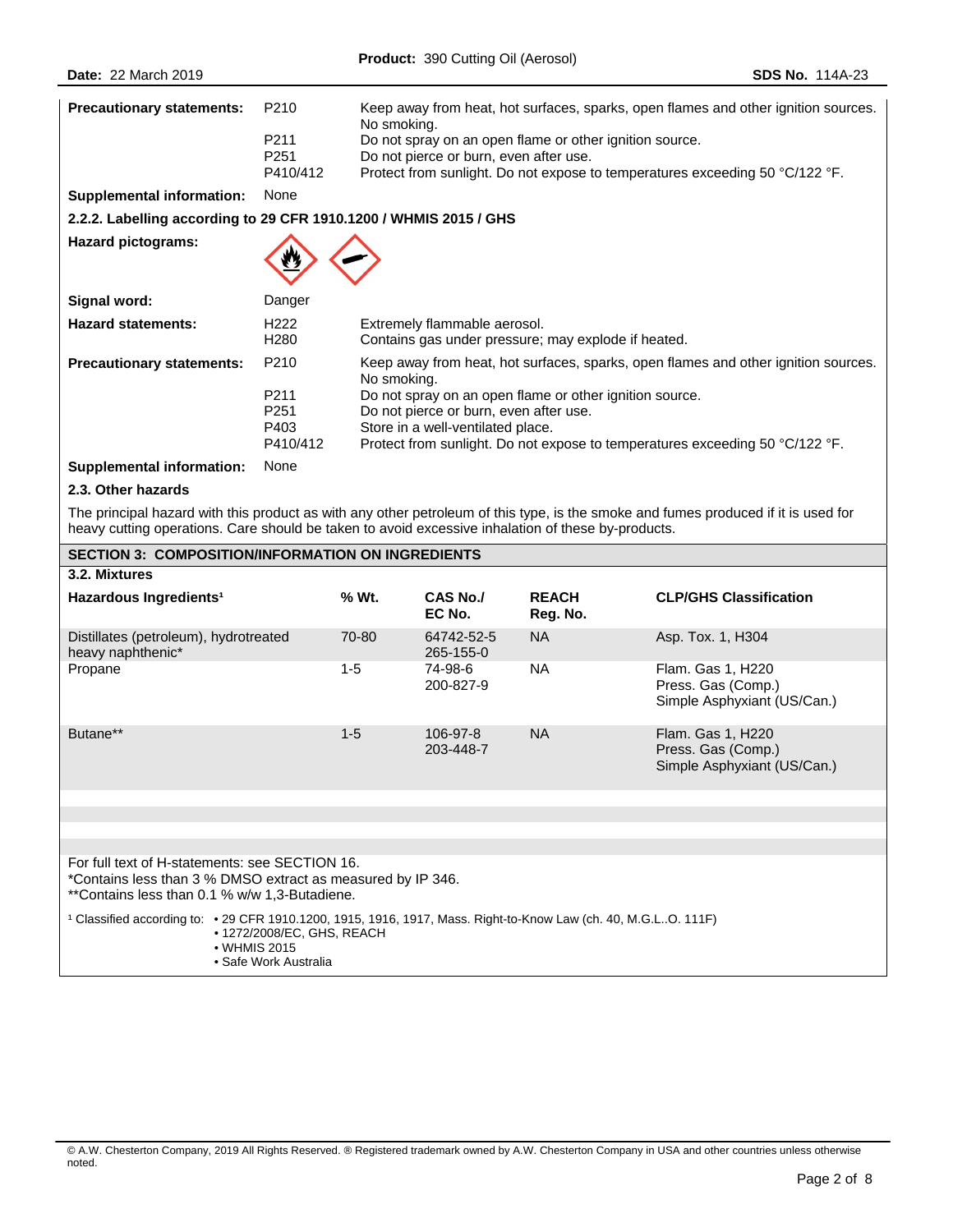# **SECTION 4: FIRST AID MEASURES**

# **4.1. Description of first aid measures**

**Inhalation:** Remove to fresh air. If not breathing, administer artificial respiration. Contact physician.

**Skin contact:** Wash skin with soap and water. Contact physician if irritation persists.

**Eye contact:** Flush eyes for at least 15 minutes with large amounts of water. Contact physician if irritation persists.

**Ingestion:** Do not induce vomiting. Contact physician immediately.

**Protection of first-aiders:** No action shall be taken involving any personal risk or without suitable training. See section 8.2.2 for recommendations on personal protective equipment.

# **4.2. Most important symptoms and effects, both acute and delayed**

Direct eye contact may cause eye irritation. Prolonged or repeated skin contact may defat the skin and cause skin irritation.

# **4.3. Indication of any immediate medical attention and special treatment needed**

Treat symptoms.

### **SECTION 5: FIREFIGHTING MEASURES**

# **5.1. Extinguishing media**

**Suitable extinguishing media:** Carbon dioxide, dry chemical, foam or water fog

**Unsuitable extinguishing media:** High volume water jet

### **5.2. Special hazards arising from the substance or mixture**

Pressurized containers, when heated, are a potential explosive hazard. Thermal decomposition can produce chlorides, sulfur oxides (SOx) and other toxic fumes.

# **5.3. Advice for firefighters**

Cool containers with water. Recommend Firefighters wear self-contained breathing apparatus.

**Flammability Classification:** –

**HAZCHEM Emergency Action Code:** 2 Y

# **SECTION 6: ACCIDENTAL RELEASE MEASURES**

# **6.1. Personal precautions, protective equipment and emergency procedures**

Provide adequate ventilation. Utilize exposure controls and personal protection as specified in Section 8. Keep away from sources of ignition - No smoking.

#### **6.2. Environmental Precautions**

Keep out of sewers, streams and waterways.

### **6.3. Methods and material for containment and cleaning up**

Contain spill to a small area. Pick up with absorbent material (sand, sawdust, clay, etc.) and place in a suitable container for disposal.

#### **6.4. Reference to other sections**

Refer to section 13 for disposal advice.

# **SECTION 7: HANDLING AND STORAGE**

#### **7.1. Precautions for safe handling**

Do not spray on a naked flame or any incandescent material. Keep away from sources of ignition - No Smoking.

### **7.2. Conditions for safe storage, including any incompatibilities**

Pressurized container: protect from sunlight and do not expose to temperatures exceeding 50°C (120°F). Do not pierce or burn, even after use.

# **7.3. Specific end use(s)**

No special precautions.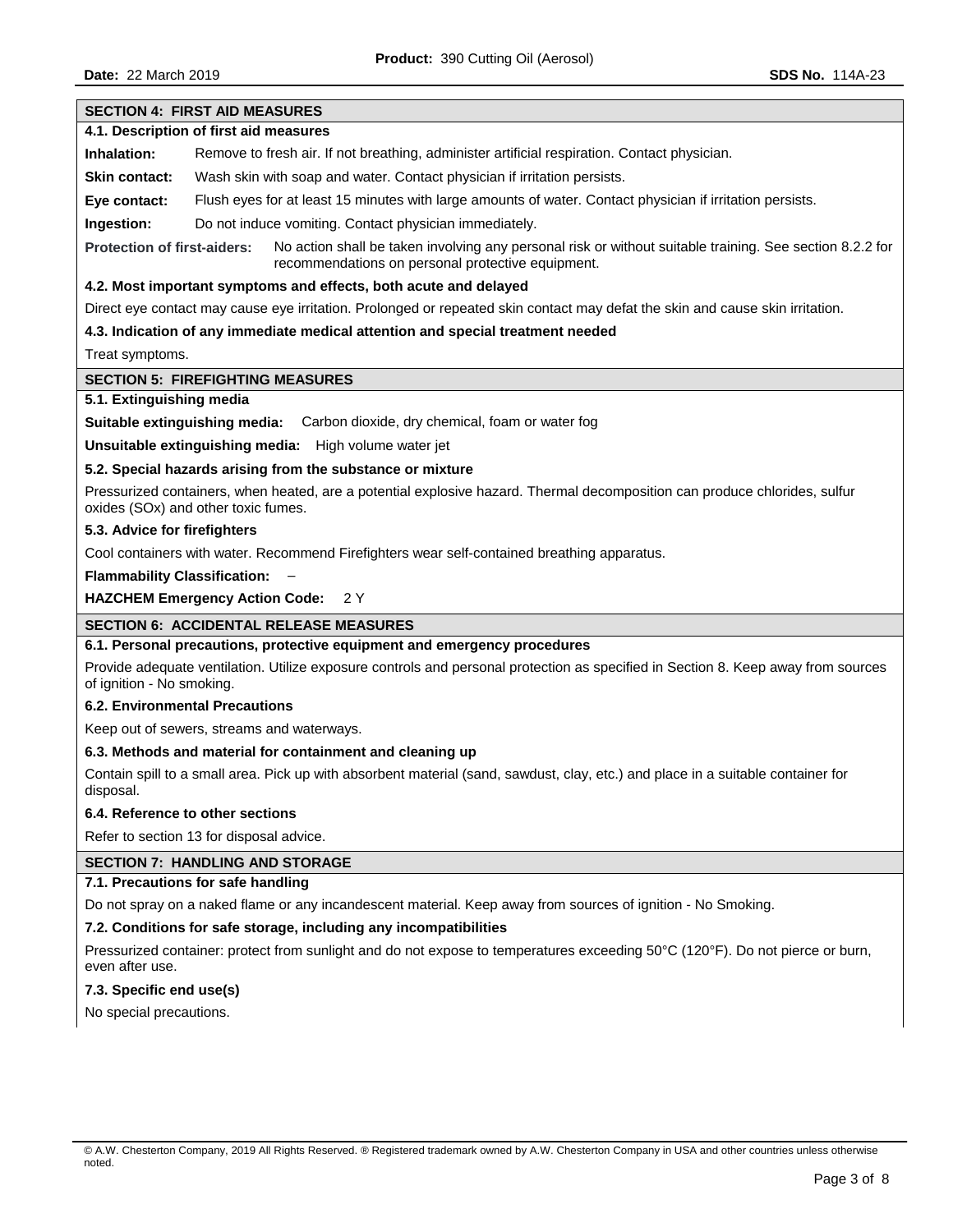| <b>SECTION 8: EXPOSURE CONTROLS/PERSONAL PROTECTION</b>                             |                                                                                                                                                                                                                                                                                                                                                                           |                                       |               |                                                   |                            |                   |                                        |                   |
|-------------------------------------------------------------------------------------|---------------------------------------------------------------------------------------------------------------------------------------------------------------------------------------------------------------------------------------------------------------------------------------------------------------------------------------------------------------------------|---------------------------------------|---------------|---------------------------------------------------|----------------------------|-------------------|----------------------------------------|-------------------|
| 8.1. Control parameters                                                             |                                                                                                                                                                                                                                                                                                                                                                           |                                       |               |                                                   |                            |                   |                                        |                   |
| Occupational exposure limit values                                                  |                                                                                                                                                                                                                                                                                                                                                                           |                                       |               |                                                   |                            |                   |                                        |                   |
| <b>Ingredients</b>                                                                  | ppm                                                                                                                                                                                                                                                                                                                                                                       | <b>OSHA PEL1</b><br>mg/m <sup>3</sup> | ppm           | <b>ACGIH TLV<sup>2</sup></b><br>mg/m <sup>3</sup> | UK WEL <sup>3</sup><br>ppm | mg/m <sup>3</sup> | <b>AUSTRALIA ES<sup>4</sup></b><br>ppm | mg/m <sup>3</sup> |
| Oil mist, mineral                                                                   |                                                                                                                                                                                                                                                                                                                                                                           | 5                                     |               | 5                                                 | —                          |                   | -                                      | $5\phantom{.0}$   |
| Propane                                                                             | 1000                                                                                                                                                                                                                                                                                                                                                                      | 1800                                  | $\star$       |                                                   | $\overline{\phantom{0}}$   |                   | $\star$                                |                   |
| <b>Butane</b>                                                                       |                                                                                                                                                                                                                                                                                                                                                                           | —                                     | STEL:<br>1000 | $\overline{\phantom{0}}$                          | 600<br>STEL:<br>750        | 1450<br>810       | 800                                    | 1900              |
|                                                                                     |                                                                                                                                                                                                                                                                                                                                                                           |                                       |               |                                                   |                            |                   |                                        |                   |
|                                                                                     |                                                                                                                                                                                                                                                                                                                                                                           |                                       |               |                                                   |                            |                   |                                        |                   |
| *Simple asphyxiant.                                                                 | <sup>1</sup> United States Occupational Health & Safety Administration permissible exposure limits<br><sup>2</sup> American Conference of Governmental Industrial Hygienists threshold limit values<br><sup>3</sup> EH40 Workplace exposure limits, Health & Safety Executive<br><sup>4</sup> Safe Work Australia, Workplace Exposure Standards for Airborne Contaminants |                                       |               |                                                   |                            |                   |                                        |                   |
| <b>Biological limit values</b>                                                      |                                                                                                                                                                                                                                                                                                                                                                           |                                       |               |                                                   |                            |                   |                                        |                   |
| Not available                                                                       |                                                                                                                                                                                                                                                                                                                                                                           |                                       |               |                                                   |                            |                   |                                        |                   |
| Derived No Effect Level (DNEL) according to Regulation (EC) No 1907/2006:           |                                                                                                                                                                                                                                                                                                                                                                           |                                       |               |                                                   |                            |                   |                                        |                   |
| <b>Workers</b>                                                                      |                                                                                                                                                                                                                                                                                                                                                                           |                                       |               |                                                   |                            |                   |                                        |                   |
| Substance                                                                           |                                                                                                                                                                                                                                                                                                                                                                           | Route of exposure                     |               |                                                   | Potential health effects   |                   | <b>DNEL</b>                            |                   |
| Distillates (petroleum), hydrotreated<br>heavy naphthenic                           |                                                                                                                                                                                                                                                                                                                                                                           | Inhalation                            |               |                                                   | Chronic effects, local     |                   | 5.6 mg/m <sup>3</sup>                  |                   |
|                                                                                     |                                                                                                                                                                                                                                                                                                                                                                           |                                       |               |                                                   | Chronic effects, systemic  |                   | 2.7 mg/m <sup>3</sup>                  |                   |
| Predicted No Effect Concentration (PNEC) according to Regulation (EC) No 1907/2006: |                                                                                                                                                                                                                                                                                                                                                                           |                                       |               |                                                   |                            |                   |                                        |                   |
| Not available                                                                       |                                                                                                                                                                                                                                                                                                                                                                           |                                       |               |                                                   |                            |                   |                                        |                   |
|                                                                                     |                                                                                                                                                                                                                                                                                                                                                                           |                                       |               |                                                   |                            |                   |                                        |                   |
| 8.2. Exposure controls                                                              |                                                                                                                                                                                                                                                                                                                                                                           |                                       |               |                                                   |                            |                   |                                        |                   |
|                                                                                     | 8.2.1. Engineering measures                                                                                                                                                                                                                                                                                                                                               |                                       |               |                                                   |                            |                   |                                        |                   |
| Use with adequate ventilation.                                                      |                                                                                                                                                                                                                                                                                                                                                                           |                                       |               |                                                   |                            |                   |                                        |                   |
| 8.2.2. Individual protection measures                                               |                                                                                                                                                                                                                                                                                                                                                                           |                                       |               |                                                   |                            |                   |                                        |                   |
|                                                                                     | Respiratory protection: Not normally needed. If exposure limits are exceeded, use approved organic vapor respirator (e.g.,<br>EN filter type A-P2).                                                                                                                                                                                                                       |                                       |               |                                                   |                            |                   |                                        |                   |
| Protective gloves:<br>Not normally needed.                                          |                                                                                                                                                                                                                                                                                                                                                                           |                                       |               |                                                   |                            |                   |                                        |                   |
| Eye and face protection:<br>Safety goggles or glasses.                              |                                                                                                                                                                                                                                                                                                                                                                           |                                       |               |                                                   |                            |                   |                                        |                   |
| Other:<br>None                                                                      |                                                                                                                                                                                                                                                                                                                                                                           |                                       |               |                                                   |                            |                   |                                        |                   |
| 8.2.3. Environmental exposure controls                                              |                                                                                                                                                                                                                                                                                                                                                                           |                                       |               |                                                   |                            |                   |                                        |                   |
| Refer to sections 6 and 12.                                                         |                                                                                                                                                                                                                                                                                                                                                                           |                                       |               |                                                   |                            |                   |                                        |                   |
|                                                                                     |                                                                                                                                                                                                                                                                                                                                                                           |                                       |               |                                                   |                            |                   |                                        |                   |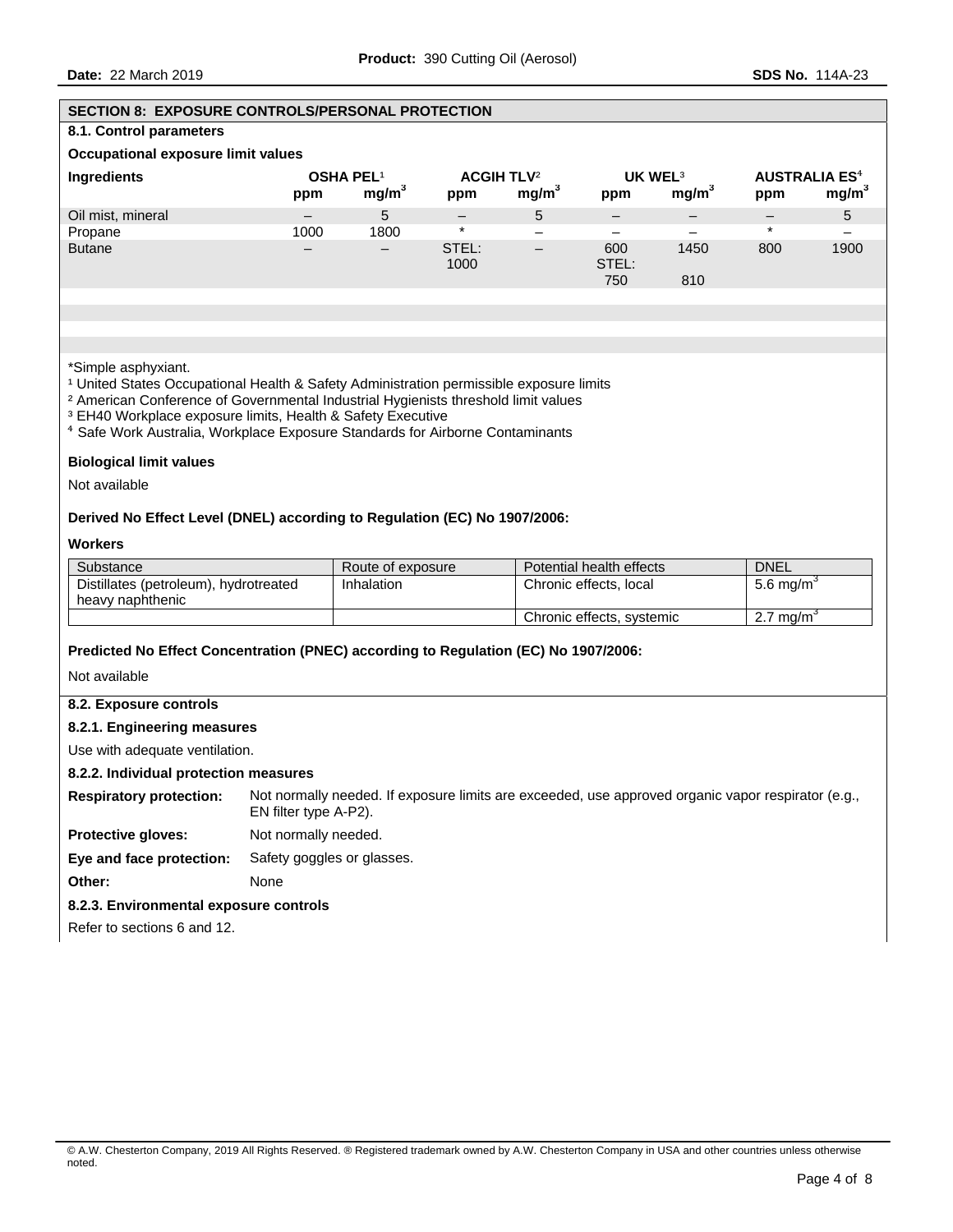| <b>SECTION 9: PHYSICAL AND CHEMICAL PROPERTIES</b>                                                                                                                                                                             |                                                                                                                                    |                                                                                                                                                                      |                                                                                          |  |  |
|--------------------------------------------------------------------------------------------------------------------------------------------------------------------------------------------------------------------------------|------------------------------------------------------------------------------------------------------------------------------------|----------------------------------------------------------------------------------------------------------------------------------------------------------------------|------------------------------------------------------------------------------------------|--|--|
|                                                                                                                                                                                                                                | 9.1. Information on basic physical and chemical properties                                                                         |                                                                                                                                                                      |                                                                                          |  |  |
| <b>Physical state</b><br><b>Colour</b><br>Initial boiling point<br><b>Melting point</b><br>% Volatile (by volume)<br><b>Flash point</b>                                                                                        | liquid<br>amber<br>not determined<br>not determined<br>8%, product only<br>$> 163^{\circ}$ C ( $> 325^{\circ}$ F), product<br>only | <b>Odour</b><br><b>Odour threshold</b><br>Vapour pressure @ 20°C<br>% Aromatics by weight<br>рH<br><b>Relative density</b>                                           | petroleum odor<br>not determined<br>not determined<br>0%<br>not applicable<br>$0.9$ kg/l |  |  |
| <b>Method</b><br><b>Viscosity</b><br><b>Autoignition temperature</b><br><b>Decomposition temperature</b><br><b>Upper/lower flammability</b><br>or explosive limits<br>Flammability (solid, gas)<br><b>Explosive properties</b> | PM Closed Cup<br>$< 50$ cps @ 25°C<br>not determined<br>not determined<br>not determined<br>not determined<br>not determined       | Weight per volume<br><b>Coefficient (water/oil)</b><br>Vapour density (air=1)<br>Rate of evaporation (ether=1)<br>Solubility in water<br><b>Oxidising properties</b> | 7.6 lbs/gal.<br>< 1<br>>1<br>< 1<br>insoluble<br>not determined                          |  |  |
| 9.2. Other information                                                                                                                                                                                                         |                                                                                                                                    |                                                                                                                                                                      |                                                                                          |  |  |
| Kinematic viscosity at 40°C: 28.9 cSt, product only                                                                                                                                                                            |                                                                                                                                    |                                                                                                                                                                      |                                                                                          |  |  |
| <b>SECTION 10: STABILITY AND REACTIVITY</b>                                                                                                                                                                                    |                                                                                                                                    |                                                                                                                                                                      |                                                                                          |  |  |
| 10.1. Reactivity                                                                                                                                                                                                               |                                                                                                                                    |                                                                                                                                                                      |                                                                                          |  |  |
| Refer to sections 10.3 and 10.5.                                                                                                                                                                                               |                                                                                                                                    |                                                                                                                                                                      |                                                                                          |  |  |
| 10.2. Chemical stability                                                                                                                                                                                                       |                                                                                                                                    |                                                                                                                                                                      |                                                                                          |  |  |
| <b>Stable</b>                                                                                                                                                                                                                  |                                                                                                                                    |                                                                                                                                                                      |                                                                                          |  |  |
| 10.3. Possibility of hazardous reactions                                                                                                                                                                                       |                                                                                                                                    |                                                                                                                                                                      |                                                                                          |  |  |
|                                                                                                                                                                                                                                | No dangerous reactions known under conditions of normal use.                                                                       |                                                                                                                                                                      |                                                                                          |  |  |
| 10.4. Conditions to avoid                                                                                                                                                                                                      |                                                                                                                                    |                                                                                                                                                                      |                                                                                          |  |  |
| Open flames and red hot surfaces.                                                                                                                                                                                              |                                                                                                                                    |                                                                                                                                                                      |                                                                                          |  |  |
| 10.5. Incompatible materials                                                                                                                                                                                                   |                                                                                                                                    |                                                                                                                                                                      |                                                                                          |  |  |
|                                                                                                                                                                                                                                | Strong oxidizers like liquid Chlorine and concentrated Oxygen.                                                                     |                                                                                                                                                                      |                                                                                          |  |  |
| 10.6. Hazardous decomposition products                                                                                                                                                                                         |                                                                                                                                    |                                                                                                                                                                      |                                                                                          |  |  |
| Carbon Monoxide, SOx and other toxic fumes                                                                                                                                                                                     |                                                                                                                                    |                                                                                                                                                                      |                                                                                          |  |  |
| <b>SECTION 11: TOXICOLOGICAL INFORMATION</b>                                                                                                                                                                                   |                                                                                                                                    |                                                                                                                                                                      |                                                                                          |  |  |
| 11.1. Information on toxicological effects                                                                                                                                                                                     |                                                                                                                                    |                                                                                                                                                                      |                                                                                          |  |  |
| <b>Primary route of exposure</b><br>under normal use:                                                                                                                                                                          | Inhalation, skin and eye contact.                                                                                                  |                                                                                                                                                                      |                                                                                          |  |  |
| Acute toxicity -                                                                                                                                                                                                               |                                                                                                                                    |                                                                                                                                                                      |                                                                                          |  |  |
| Oral:                                                                                                                                                                                                                          | Substance                                                                                                                          | Test                                                                                                                                                                 | Result                                                                                   |  |  |
|                                                                                                                                                                                                                                | Distillates (petroleum), hydrotreated                                                                                              | LD50, rat                                                                                                                                                            | $> 5000$ mg/kg,                                                                          |  |  |
|                                                                                                                                                                                                                                | heavy naphthenic                                                                                                                   |                                                                                                                                                                      | estimated                                                                                |  |  |
| Dermal:                                                                                                                                                                                                                        |                                                                                                                                    |                                                                                                                                                                      |                                                                                          |  |  |
|                                                                                                                                                                                                                                | Substance<br>Distillates (petroleum), hydrotreated                                                                                 | Test<br>LD50, rat                                                                                                                                                    | Result<br>> 2000 mg/kg,                                                                  |  |  |
|                                                                                                                                                                                                                                | heavy naphthenic                                                                                                                   |                                                                                                                                                                      | estimated                                                                                |  |  |
| Inhalation:                                                                                                                                                                                                                    |                                                                                                                                    |                                                                                                                                                                      |                                                                                          |  |  |
|                                                                                                                                                                                                                                | Substance<br>Test<br>Result                                                                                                        |                                                                                                                                                                      |                                                                                          |  |  |
|                                                                                                                                                                                                                                | LC50, rat, 4 hours<br>Distillates (petroleum), hydrotreated<br>$> 5$ mg/l (mist)<br>heavy naphthenic<br>estimated                  |                                                                                                                                                                      |                                                                                          |  |  |
|                                                                                                                                                                                                                                | LC50, rat, 4 hours<br>658 mg/l<br>Propane                                                                                          |                                                                                                                                                                      |                                                                                          |  |  |
|                                                                                                                                                                                                                                | 30957 mg/m $3$<br>LC50, rat, 4 hours<br><b>Butane</b>                                                                              |                                                                                                                                                                      |                                                                                          |  |  |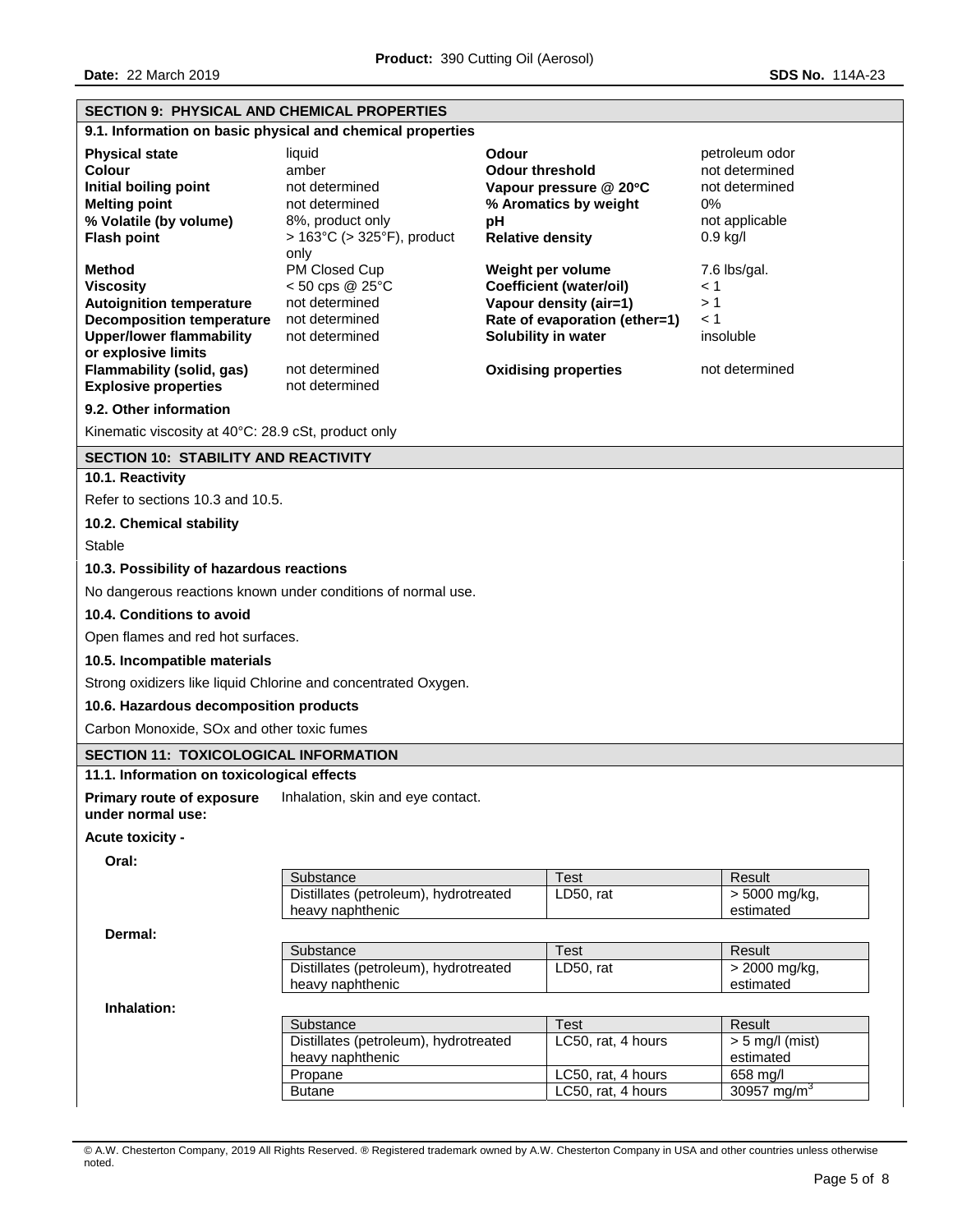| <b>Skin corrosion/irritation:</b>                                            | Prolonged or repeated skin contact may defat the skin and cause skin irritation.                                                                                                                                                                     |                                      |                |  |
|------------------------------------------------------------------------------|------------------------------------------------------------------------------------------------------------------------------------------------------------------------------------------------------------------------------------------------------|--------------------------------------|----------------|--|
|                                                                              | Substance                                                                                                                                                                                                                                            | <b>Test</b>                          | Result         |  |
|                                                                              | Distillates (petroleum), hydrotreated<br>heavy naphthenic                                                                                                                                                                                            | Skin irritation, rabbit              | Not irritating |  |
| Serious eye damage/<br>irritation:                                           | Direct eye contact may cause eye irritation.                                                                                                                                                                                                         |                                      |                |  |
|                                                                              | Substance                                                                                                                                                                                                                                            | <b>Test</b>                          | Result         |  |
|                                                                              | Distillates (petroleum), hydrotreated<br>heavy naphthenic                                                                                                                                                                                            | Eye irritation, rabbit<br>(OECD 405) | Not irritating |  |
| <b>Respiratory or skin</b><br>sensitisation:                                 | Distillates (petroleum), hydrotreated heavy naphthenic: Skin sensitization is indicated as non-<br>sensitizing based on data from similar products.                                                                                                  |                                      |                |  |
| Germ cell mutagenicity:                                                      | Distillates (petroleum), hydrotreated heavy naphthenic: this substance is considered non-<br>mutagenic and has a negative potential for tumor development based on results from the Modified<br>Ames Assay, with a Mutagenic Index of less than 1.0. |                                      |                |  |
| <b>Carcinogenicity:</b>                                                      | This product contains no carcinogens as listed by the National Toxicology Program (NTP), the<br>International Agency for Research on Cancer (IARC), the Occupational Safety and Health<br>Administration (OSHA) or Regulation (EC) No 1272/2008.     |                                      |                |  |
| <b>Reproductive toxicity:</b>                                                | Distillates (petroleum), hydrotreated heavy naphthenic: based on available data, the classification<br>criteria are not met.                                                                                                                         |                                      |                |  |
| STOT - single exposure:                                                      | Distillates (petroleum), hydrotreated heavy naphthenic: based on available data, the classification<br>criteria are not met.                                                                                                                         |                                      |                |  |
| STOT - repeated exposure:                                                    | Distillates (petroleum), hydrotreated heavy naphthenic: based on available data, the classification<br>criteria are not met.                                                                                                                         |                                      |                |  |
| <b>Aspiration hazard:</b>                                                    | Based on available data, the classification criteria are not met.                                                                                                                                                                                    |                                      |                |  |
| <b>Other information:</b><br><b>CEOTION 40. FOOLOGIO &amp;L INFODIALTION</b> | None known                                                                                                                                                                                                                                           |                                      |                |  |

# **SECTION 12: ECOLOGICAL INFORMATION**

Ecotoxicological data have not been determined specifically for this product. The information given below is based on a knowledge of the components and the ecotoxicology of similar substances.

#### **12.1. Toxicity**

Distillates (petroleum), hydrotreated heavy naphthenic: available data indicate this product is not acutely toxic.

#### **12.2. Persistence and degradability**

Distillates (petroleum), hydrotreated heavy naphthenic: 31% biodegradation (OECD 301F, 28 days), inherently biodegradable.

### **12.3. Bioaccumulative potential**

Distillates (petroleum), hydrotreated heavy naphthenic: low potential for bioaccumulation (log Kow 2-6, BCF < 500).

#### **12.4. Mobility in soil**

Liquid. Insoluble in water. In determining environmental mobility, consider the product's physical and chemical properties (see Section 9).

# **12.5. Results of PBT and vPvB assessment**

Not available

# **12.6. Other adverse effects**

None known

# **SECTION 13: DISPOSAL CONSIDERATIONS**

# **13.1. Waste treatment methods**

Incinerate absorbed material with a properly licensed facility. Containers with product should be incinerated or the material recovered for incineration or treatment. Check local, state and national/federal regulations and comply with the most stringent requirement. This product is classified as a hazardous waste according to 2008/98/EC.

### **SECTION 14: TRANSPORT INFORMATION 14.1. UN number**

| .  .                       |        |
|----------------------------|--------|
| ADG/ADR/RID/ADN/IMDG/ICAO: | UN1950 |
| TDG:                       | UN1950 |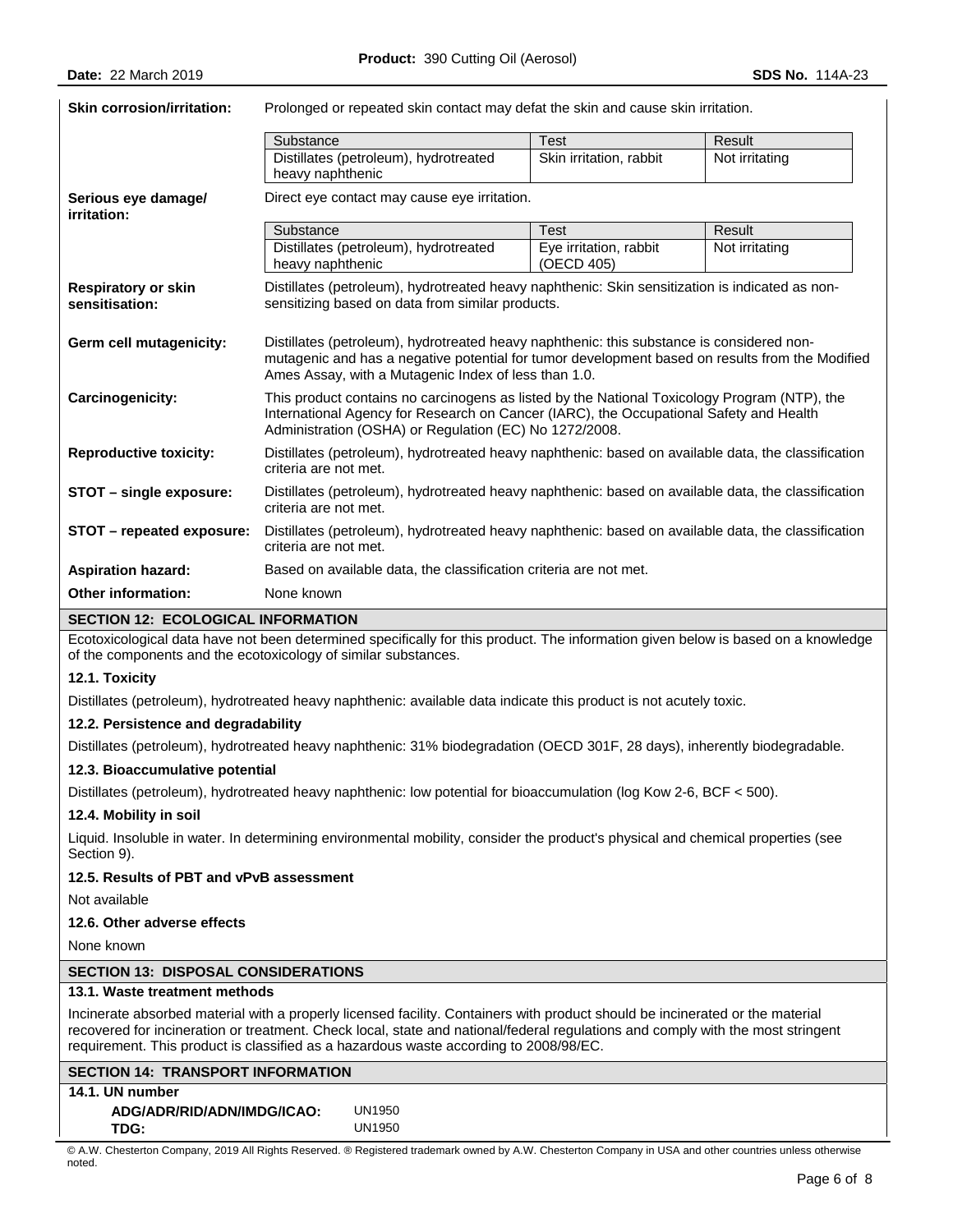| US DOT:                                                                                                     | UN1950                                                                                                                                                                                          |  |  |  |  |  |
|-------------------------------------------------------------------------------------------------------------|-------------------------------------------------------------------------------------------------------------------------------------------------------------------------------------------------|--|--|--|--|--|
| 14.2. UN proper shipping name                                                                               |                                                                                                                                                                                                 |  |  |  |  |  |
| ICAO:                                                                                                       | Aerosols, Flammable                                                                                                                                                                             |  |  |  |  |  |
| <b>ADG/IMDG:</b>                                                                                            | Aerosols                                                                                                                                                                                        |  |  |  |  |  |
| <b>ADR/RID/ADN:</b>                                                                                         | Aerosols, flammable                                                                                                                                                                             |  |  |  |  |  |
| TDG:                                                                                                        | Aerosols, flammable                                                                                                                                                                             |  |  |  |  |  |
| <b>US DOT:</b>                                                                                              | Aerosols, flammable                                                                                                                                                                             |  |  |  |  |  |
| 14.3. Transport hazard class(es)                                                                            |                                                                                                                                                                                                 |  |  |  |  |  |
| ADG/ADR/RID/ADN/IMDG/ICAO:                                                                                  | 2.1                                                                                                                                                                                             |  |  |  |  |  |
| TDG:                                                                                                        | 2.1                                                                                                                                                                                             |  |  |  |  |  |
| US DOT:                                                                                                     | 2.1                                                                                                                                                                                             |  |  |  |  |  |
| 14.4. Packing group                                                                                         |                                                                                                                                                                                                 |  |  |  |  |  |
| ADG/ADR/RID/ADN/IMDG/ICAO:                                                                                  | <b>NOT APPLICABLE</b>                                                                                                                                                                           |  |  |  |  |  |
| TDG:                                                                                                        | NOT APPLICABLE                                                                                                                                                                                  |  |  |  |  |  |
| US DOT:                                                                                                     | <b>NOT APPLICABLE</b>                                                                                                                                                                           |  |  |  |  |  |
| 14.5. Environmental hazards                                                                                 |                                                                                                                                                                                                 |  |  |  |  |  |
| NO ENVIRONMENTAL HAZARDS                                                                                    |                                                                                                                                                                                                 |  |  |  |  |  |
| 14.6. Special precautions for user                                                                          |                                                                                                                                                                                                 |  |  |  |  |  |
| NO SPECIAL PRECAUTIONS FOR USER                                                                             |                                                                                                                                                                                                 |  |  |  |  |  |
| 14.7. Transport in bulk according to Annex II of MARPOL73/78 and the IBC Code<br><b>NOT APPLICABLE</b>      |                                                                                                                                                                                                 |  |  |  |  |  |
| 14.8. Other information                                                                                     |                                                                                                                                                                                                 |  |  |  |  |  |
| <b>ERG NO. 126</b><br>ADR: Classification code 5F, Tunnel restriction code (E), Shipped as Limited Quantity | US DOT: Shipped as Limited Quantity in packaging having a rated capacity gross weight of 66 lb. or less (49 CFR 173.306(a),(3),(i)).<br><b>IMDG:</b> EmS. F-D, S-U, Shipped as Limited Quantity |  |  |  |  |  |
| ADG HAZCHEM CODE: N/A HIN: (1)                                                                              |                                                                                                                                                                                                 |  |  |  |  |  |
| <b>SECTION 15: REGULATORY INFORMATION</b>                                                                   |                                                                                                                                                                                                 |  |  |  |  |  |
|                                                                                                             | 15.1. Safety, health and environmental regulations/legislation specific for the substance or mixture                                                                                            |  |  |  |  |  |
| 15.1.1. EU regulations                                                                                      |                                                                                                                                                                                                 |  |  |  |  |  |
| <b>Authorisations under Title VII:</b><br>Not applicable                                                    |                                                                                                                                                                                                 |  |  |  |  |  |
| <b>Restrictions under Title VIII:</b><br>None                                                               |                                                                                                                                                                                                 |  |  |  |  |  |
| <b>Other EU regulations:</b><br>dispensers.                                                                 | Directive 75/324/EEC on the approximation of the laws of the Member States relating to aerosol                                                                                                  |  |  |  |  |  |
| 15.1.2. National regulations                                                                                |                                                                                                                                                                                                 |  |  |  |  |  |
| <b>US EPA SARA TITLE III</b>                                                                                |                                                                                                                                                                                                 |  |  |  |  |  |
| 312 Hazards:                                                                                                | 313 Chemicals:                                                                                                                                                                                  |  |  |  |  |  |
| Flammable aerosol                                                                                           | None                                                                                                                                                                                            |  |  |  |  |  |
| Gases under pressure                                                                                        |                                                                                                                                                                                                 |  |  |  |  |  |
| Other national regulations:                                                                                 | National implementation of the EC Directive referred to in section 15.1.1.                                                                                                                      |  |  |  |  |  |
| 15.2. Chemical safety assessment                                                                            |                                                                                                                                                                                                 |  |  |  |  |  |

No Chemical Safety Assessment has been carried out for this substance/mixture by the supplier.